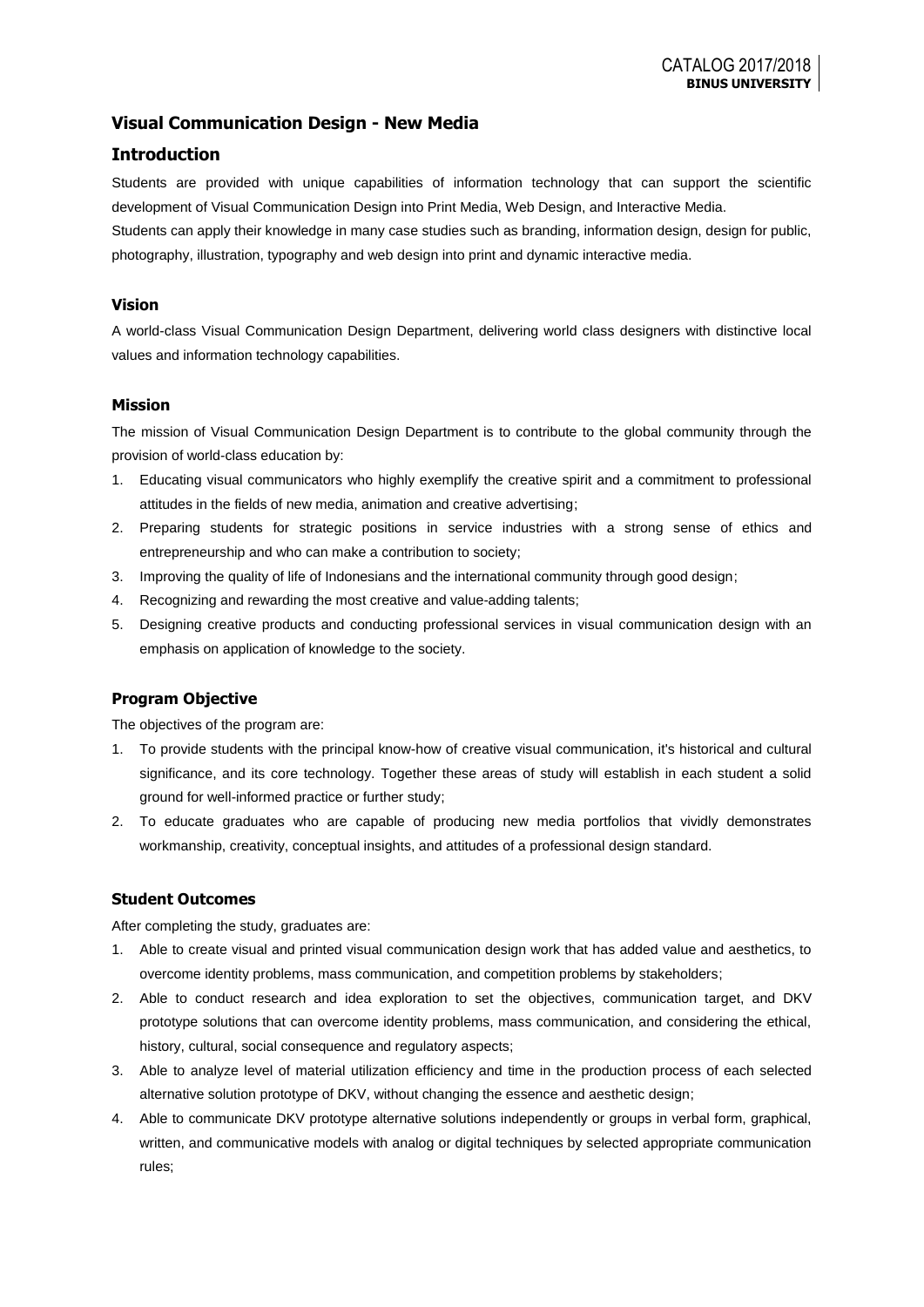- 5. Able to design DKV works by promoting cultural values and local indigenous as the children's nation identity;
- 6. Able to plan a business model by applying visual communication design expertise;
- 7. Able to utilize Information and Communication Technology project's need so that can improve organizational performance;
- 8. Able to analyze visual communication problems and producing new media design solutions.

### **Prospective Career of the Graduates**

- 1. Graphic Design Studio
- 2. Publication Design
- 3. Branding Consultant
- 4. Illustrator
- 5. Photographer
- 6. Web Design and Development
- 7. Television and Broadcast Studio
- 8. Corporate & Retail Industry
- 9. Government Institutions
- 10. In-house Designer

## **Course Structure**

| <b>Sem</b>     | Code                                 | <b>Course Name</b>                         | SCU                     | <b>Total</b> |  |  |
|----------------|--------------------------------------|--------------------------------------------|-------------------------|--------------|--|--|
|                | CHAR6013                             | Character Building: Pancasila              | $\overline{2}$          |              |  |  |
|                | <b>DSGN6165</b>                      | Western Art Review*                        | $\mathcal{P}$           |              |  |  |
|                | <b>DSGN6098</b>                      | <b>Color Theory</b>                        | 4                       |              |  |  |
|                | <b>DSGN6101</b>                      | Design and Materials                       | $\overline{\mathbf{4}}$ |              |  |  |
| 1              | <b>DSGN6166</b>                      | Eastern Art Review*                        | 3                       | 20           |  |  |
|                | <b>DSGN6099</b>                      | Drawing I                                  | 3                       |              |  |  |
|                |                                      | <b>English University Courses I</b>        |                         |              |  |  |
|                | <b>ENGL6128</b>                      | English in Focus                           | 2                       |              |  |  |
|                | <b>ENGL6130</b>                      | <b>English for Business Presentation</b>   | $\overline{2}$          |              |  |  |
|                | CHAR6014                             | Character Building: Kewarganegaraan        | 2                       |              |  |  |
|                | <b>DSGN6104</b>                      | Typography I                               | 3                       |              |  |  |
|                | <b>DSGN6100</b>                      | Drawing II                                 | 3                       |              |  |  |
|                | <b>DSGN7324</b>                      | Computer Graphic I                         | 3                       |              |  |  |
|                | <b>DSGN7107</b>                      | Visual Communication Design I              | 4                       | 21           |  |  |
| $\overline{2}$ | <b>DSGN7132</b>                      | Photography I                              | 3                       |              |  |  |
|                | <b>LANG6061</b>                      | Indonesian                                 |                         |              |  |  |
|                | <b>English University Courses II</b> |                                            |                         |              |  |  |
|                | <b>ENGL6129</b>                      | English Savvy                              | 2                       |              |  |  |
|                | <b>ENGL6131</b>                      | English for Written Business Communication | 2                       |              |  |  |
|                | <b>CHAR6015</b>                      | Character Building: Agama                  | 2                       |              |  |  |
| 3              | <b>DSGN6287</b>                      | Visual Communication Design Reviews        | 2                       |              |  |  |
|                | <b>DSGN7133</b>                      | Photography II                             | 3                       |              |  |  |
|                | <b>DSGN7085</b>                      | Typography II                              | 3                       | 21           |  |  |
|                | <b>ENTR6003</b>                      | Entrepreneurship I                         | $\overline{c}$          |              |  |  |
|                | <b>DSGN6265</b>                      | Visual Communication Design II             | 6                       |              |  |  |
|                | <b>DSGN7325</b>                      | <b>Computer Graphic II</b>                 | 3                       |              |  |  |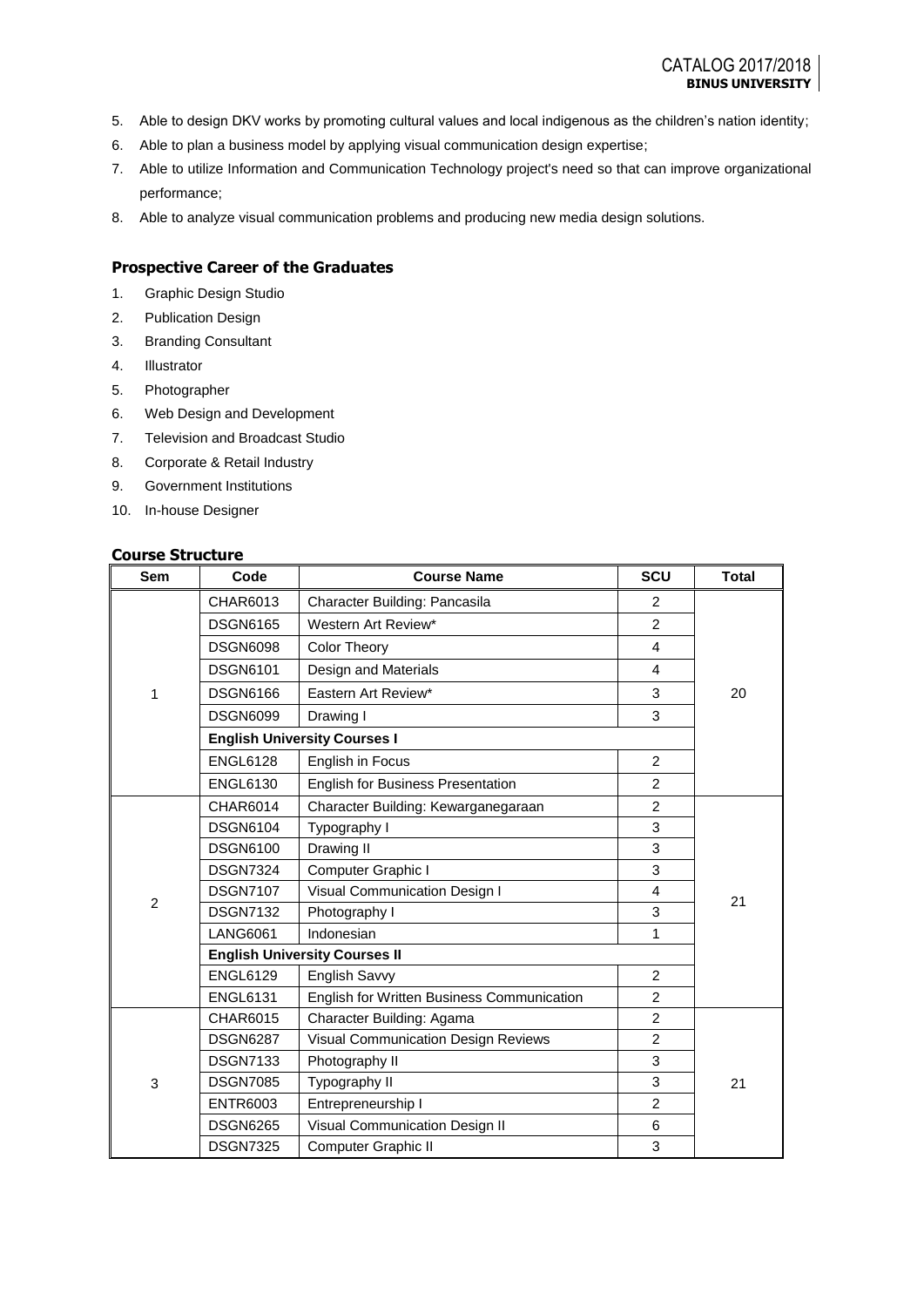| <b>Sem</b>                  | Code                         | <b>Course Name</b>                       | <b>SCU</b>     | <b>Total</b> |  |
|-----------------------------|------------------------------|------------------------------------------|----------------|--------------|--|
|                             | ARTS6015                     | Aesthetics                               | $\overline{2}$ |              |  |
|                             | <b>MDIA7012</b>              | New Media I*                             | 6              |              |  |
|                             | <b>DSGN7326</b>              | <b>Illustration Design</b>               | 3              |              |  |
| 4                           | <b>DSGN7267</b>              | Graphic Reproduction Methods I**         | 3              | 24           |  |
|                             | <b>DSGN8106</b>              | Typography III                           | 4              |              |  |
|                             | <b>DSGN7288</b>              | Surface Packaging Design                 | 6              |              |  |
|                             | <b>DSGN6263</b>              | Design Methods                           | 3              |              |  |
|                             | <b>ENTR6004</b>              | Entrepreneurship II                      | 2              |              |  |
|                             | <b>DSGN7269</b>              | <b>Graphic Reproduction Methods II**</b> | 3              |              |  |
| 5                           | <b>MDIA7013</b>              | New Media II*                            | 6              | 23           |  |
|                             | <b>DSGN7126</b>              | <b>Guest Lecturer</b>                    | 3              |              |  |
|                             | <b>DSGN7289</b>              | <b>Visual Communication Design III</b>   | 6              |              |  |
| 6                           | <b>Enrichment Program I</b>  |                                          | 15             | 15           |  |
| 7                           | <b>Enrichment Program II</b> |                                          | 16             | 16           |  |
| 8                           | <b>DSGN6591</b>              | <b>Thesis</b>                            | 6              | 6            |  |
| <b>TOTAL CREDIT 146 SCU</b> |                              |                                          |                |              |  |

*\*) This course is delivered in English*

*\*\*) Entrepreneurship Embedded*

**English University Courses:**

## **Enrichment Program I (6th Semester) & Enrichment Program II (7th Semester):**

-) *Student will take one of enrichment program tracks (off campus).*

### **Enrichment Track Scheme**

| <b>Track</b> | Semester 6 |           |             |              |             |      | Semester 7 |           |             |           |           |      |
|--------------|------------|-----------|-------------|--------------|-------------|------|------------|-----------|-------------|-----------|-----------|------|
|              |            | <b>RS</b> | <b>ENTR</b> | <b>CD</b>    | SA          | *etc |            | <b>RS</b> | <b>ENTR</b> | <b>CD</b> | <b>SA</b> | *etc |
|              | V          |           |             |              |             |      | v          |           |             |           |           |      |
| っ            |            | v         |             |              |             |      | v          |           |             |           |           |      |
| 3            |            |           |             |              |             |      | v          |           |             |           |           |      |
|              |            |           |             | $\mathbf{v}$ |             |      | v          |           |             |           |           |      |
| 5            |            |           |             |              | $\mathbf v$ |      | v          |           |             |           |           |      |

Notes:

- I : Internship
- RS : Research
- ENTR : Entrepreneurship
- CD : Community Development
- SA : Study Abroad
- \*etc : Department specific needs

Notes:

Student can choose one of the available tracks

<sup>-)</sup> *For 1st Semester: English University Courses I, student with score BINUS UNIVERSITY English Proficiency Test less than 500 will take English in Focus, and student with score test greater than or equal to 500 will take English for Business Presentation*

<sup>-)</sup> *For 2nd Semester: English University Courses II, student with score BINUS UNIVERSITY English Proficiency Test less than 500 will take English Savvy, and student with score test greater than or equal to 500 will take English for Written Business Communication*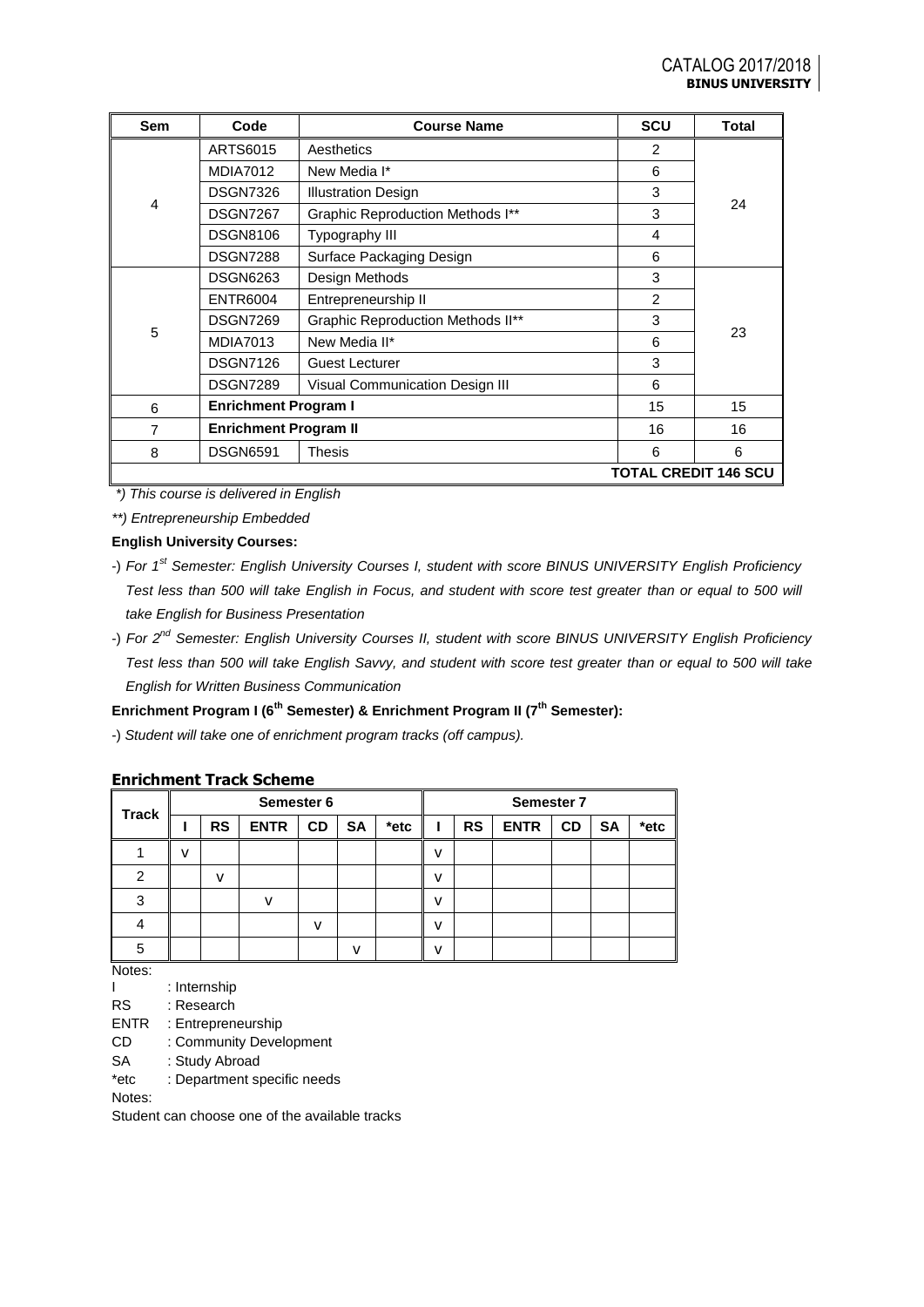### **Enrichment Internship Track**

| Code                         | <b>Course Name</b>                               | <b>SCU</b> | Total |  |  |
|------------------------------|--------------------------------------------------|------------|-------|--|--|
| <b>Enrichment Program I</b>  |                                                  |            |       |  |  |
| <b>DSGN6274</b>              | Project on Industry                              | 8          |       |  |  |
| <b>DSGN6332</b>              | Creative Process in Graphic Design               | 4          | 15    |  |  |
| <b>DSGN6485</b>              | EES in Graphic Design Process                    | 3          |       |  |  |
| <b>Enrichment Program II</b> |                                                  |            |       |  |  |
| <b>DSGN6553</b>              | Project on Creative Industry                     | 8          | 16    |  |  |
| <b>DSGN6486</b>              | Creative Process in Creative Industry Experience | 4          |       |  |  |
| <b>DSGN6487</b>              | <b>EES</b> in Creative Industry Experience       | 4          |       |  |  |

### **Enrichment Entrepreneurship Track**

| Code            | <b>Course Name</b>                                                        | <b>SCU</b> | Total |
|-----------------|---------------------------------------------------------------------------|------------|-------|
| <b>ENTR6324</b> | <b>Business Start Up</b>                                                  | 8          |       |
| <b>ENTR6336</b> | Business Model & Validation for Design<br>and<br><b>Creative Business</b> | 2          |       |
| <b>ENTR6337</b> | Launching New Creative Business Venture                                   | 2          | 15    |
| <b>ENTR6375</b> | Desian<br>Visual Communication<br>EES in New<br><b>Business</b>           | 3          |       |

## **Enrichment Research Track**

| Code            | <b>Course Name</b>                                            | <b>SCU</b> | Total |
|-----------------|---------------------------------------------------------------|------------|-------|
| <b>RSCH6274</b> | <b>Research Experience</b>                                    |            |       |
| <b>RSCH6250</b> | Scientific Writing in Visual Communication Design<br>Research | 4          | 15    |
| <b>RSCH6294</b> | Global EES in Visual Communication<br>Design<br>Research      | 3          |       |

# **Enrichment Community Development Track**

| Code            | <b>Course Name</b>                                              | <b>SCU</b> | Total |
|-----------------|-----------------------------------------------------------------|------------|-------|
| <b>CMDV6155</b> | Community Outreach Project Implementation                       |            |       |
| <b>CMDV6171</b> | Visual Communication Project Design in Community<br>Outreach    | 4          | 15    |
| <b>CMDV6199</b> | Employability and Entrepreneurial Skills in Design<br>Community | 3          |       |